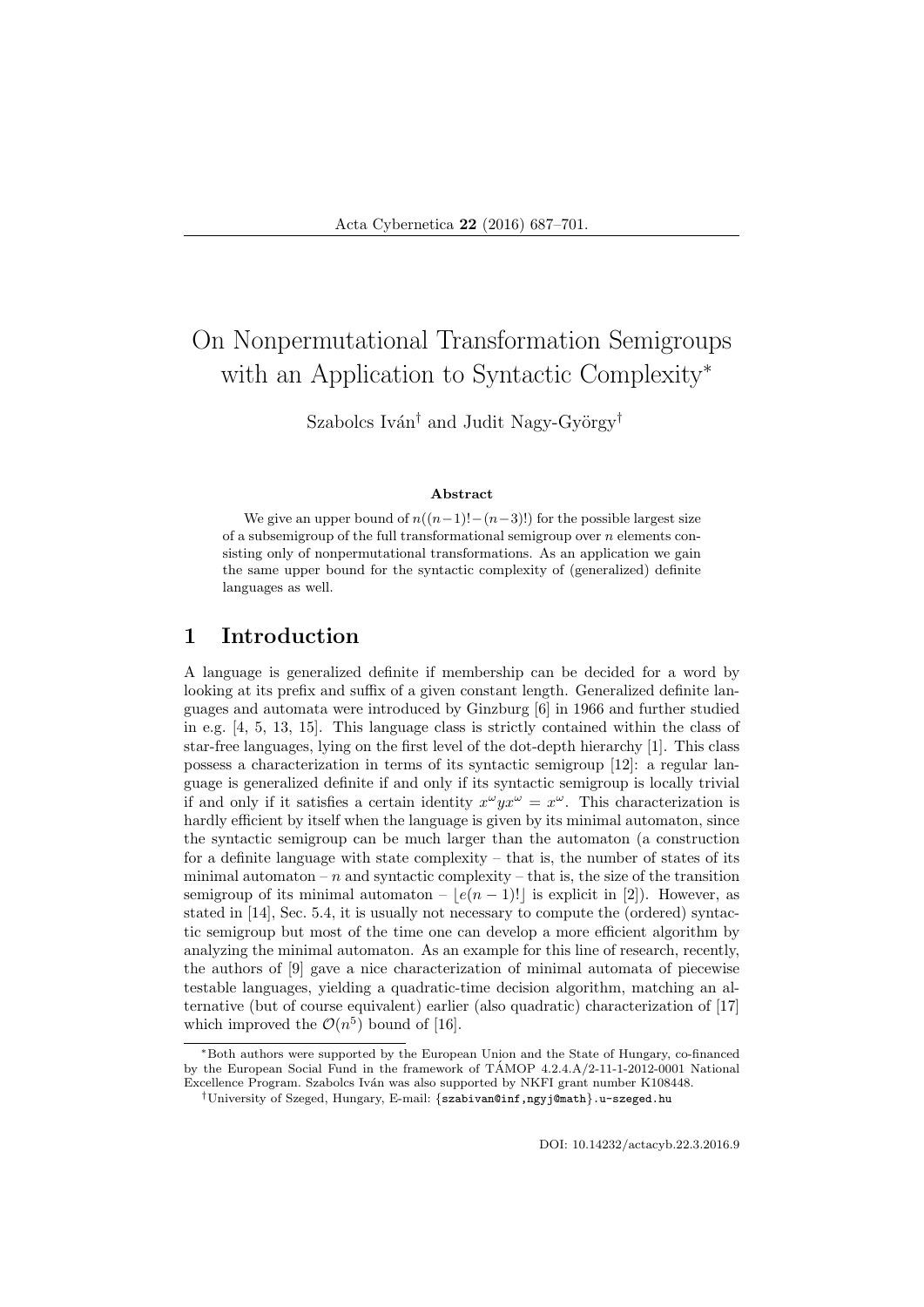There is an ongoing line of research for syntactic complexity of regular languages. In general, a regular language with state complexity  $n$  can have a syntactic complexity of  $n^n$ , already in the case when there are only three input letters. There are at least two possible modifications of the problem: one option is to consider the case when the input alphabet is binary (e.g. as done in  $[7, 10]$ ). The second option is to study a strict subclass of regular languages. In this case, the syntactic complexity of a class C of languages is a function  $n \mapsto f(n)$ , with  $f(n)$  being the maximal syntactic complexity a member of  $\mathcal C$  can have whose state complexity is (at most) n. The syntactic complexity of several language classes, e.g.  $(c)$  finite, reverse definite, bifix–, factor– and subword-free languages etc. is precisely determined in [11]. However, the exact syntactic complexity of the (generalized) definite languages and that of the star-free languages (as well as the locally testable or the locally threshold testable languages) is not known yet.

In this note we give an upper bound for the maximal size of a subsemigroup of  $T_n$ , the transformation semigroup of  $\{1, \ldots, n\}$ , consisting of "nonpermutational" transformations only. These are exactly the (transformation) semigroups satisfying the identity  $yx^{\omega} = x^{\omega}$ . It is known that a language is definite iff its syntactic semigroup satisfies the same identity; thus as a corollary we get that the same bound is also an upper bound for the syntactic complexity of definite languages.

We also give a forbidden pattern characterization for the generalized definite languages in terms of the minimal automaton, and analyze the complexity of the decision problem whether a given automaton recognizes a generalized definite language, yielding an NL-completeness result (with respect to logspace reductions) as well as a deterministic decision procedure running in  $\mathcal{O}(n^2)$  time (on a RAM machine). Analyzing the structure of their minimal automata we conclude that the syntactic complexity of generalized definite languages coincide with that of definite languages.

### 2 Notation

When  $n \geq 0$  is an integer, [n] stands for the set  $\{1, \ldots, n\}$ . For the sets A and B,  $A^B$  denotes the set of all functions  $f : B \to A$ . When  $f \in A^B$  and  $C \subseteq B$ , then  $f|_C \in A^C$  denotes the restriction of f to C. When  $A_1, \ldots, A_n$  are disjoint sets, A is a set and for each  $i \in [n]$ ,  $f_i : A_i \to A$  is a function, then the source tupling of  $f_1, \ldots, f_n$  is the function  $[f_1, \ldots, f_n] : (\bigcup_{i \in [n]} A_i) \to A$  with  $a[f_1, \ldots, f_n] = af_i$  for

the unique *i* with  $a \in A_i$ .

 $T_n$  is the transformation semigroup of [n] (i.e. [n]<sup>[n]</sup>), where composition is understood as  $p(fg) := (pf)g$  for  $p \in [n]$  and  $f, g : [n] \to [n]$  (i.e., transformations of  $[n]$  act on  $[n]$  from the right to ease notation in the automata-related part of the paper). Elements of  $T_n$  are often written as *n*-ary vectors as usual, e.g.  $f =$  $(1, 3, 3, 2)$  is the member of  $T_4$  with  $1f = 1$ ,  $2f = 3$ ,  $3f = 3$  and  $4f = 2$ .

When  $f: A \to A$  is a transformation of a set A, and X is a subset of A, then Xf denotes the subset  $\{xf : x \in X\}$  of A.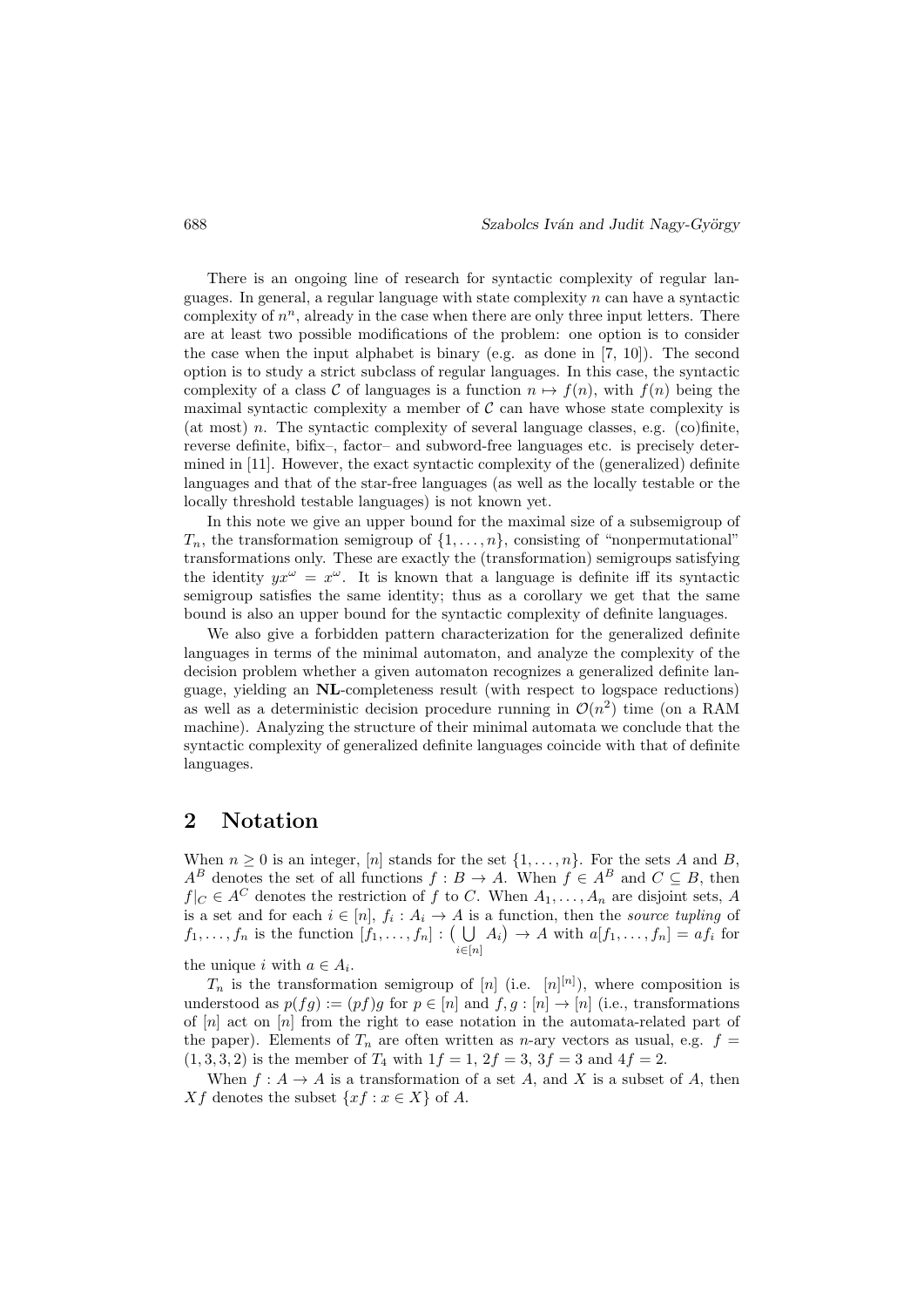A transformation  $f : A \to A$  of a (finite) set A is nonpermutational if  $Xf = X$ implies  $|X| = 1$  for any nonempty  $X \subseteq A$ . Otherwise it's permutational. NP<sub>n</sub> stands for the set of all nonpermutational transformations of [n].

Another class of functions used in the paper is that of the *elevating* functions: for the integers  $0 < k \leq n$ , a function  $f : [k] \to [n]$  is elevating if  $i \leq if$  for each  $i \in [k]$  with equality allowed only in the case when  $i = n$  (note that this also implies  $k = n$  as well).

We assume the reader is familiar with the standard notions of automata and language theory, but still we give a summary for the notation.

An alphabet is a nonempty finite set  $\Sigma$ . The set of words over  $\Sigma$  is denoted  $\Sigma^*$ , while  $\Sigma^+$  stands for the set of nonempty words. The empty word is denoted  $\varepsilon$ . language over  $\Sigma$  is an arbitrary set  $L \subseteq \Sigma^*$  of  $\Sigma$ -words.

A (finite) automaton (over  $\Sigma$ ) is a system  $\mathbb{A} = (Q, \Sigma, \delta, q_0, F)$  where Q is the finite set of states,  $q_0 \in Q$  is the start state,  $F \subseteq Q$  is the set of final (or accepting) states, and  $\delta: Q \times \Sigma \to Q$  is the transition function. The transition function  $\delta$ extends in a unique way to a right action of the monoid  $\Sigma^*$  on Q, also denoted  $\delta$ for ease of notation. When  $\delta$  is understood, we write  $q \cdot u$ , or simply qu for  $\delta(q, u)$ . Moreover, when  $C \subseteq Q$  is a subset of states and  $u \in \Sigma^*$  is a word, let Cu stand for the set  $\{pu : p \in C\}$  and when L is a language,  $CL = \{pu : p \in C, u \in L\}$ . The language recognized by A is  $L(\mathbb{A}) = \{x \in \Sigma^* : q_0 x \in F\}$ . A language is regular if it can be recognized by some finite automaton.

The state  $q \in Q$  is *reachable* from a state  $p \in Q$  in A, denoted  $p \preceq_{\mathbb{A}} q$ , or just  $p \preceq q$  if there is no danger of confusion, if  $pu = q$  for some  $u \in \Sigma^*$ . An automaton is connected if its states are all reachable from its start state.

Two states p and q of A are distinguishable if there exists a word  $u \in \Sigma^*$  such that exactly one of pu and qu belongs to  $F$ . In this case we say that u separates p and q. A connected automaton is called reduced if each pair of distinct states is distinguishable.

It is known that for each regular language  $L$  there exists a reduced automaton, unique up to isomorphism, recognizing  $L$ . This automaton  $A_L$  can be computed from any automaton recognizing  $L$  by an efficient algorithm called minimization and is called the minimal automaton of L.

The classes of the equivalence relation  $p \sim q \iff p \preceq q$  and  $q \preceq p$  are called components of A. A component C is trivial if  $C = \{p\}$  for some state p such that  $pa \neq p$  for any  $a \in \Sigma$ , and is a sink if  $C\Sigma \subseteq C$ . It is clear that each automaton has at least one sink and sinks are never trivial. The *component graph*  $\Gamma(\mathbb{A})$  of  $\mathbb{A}$ is an edge-labelled directed graph  $(V, E, \ell)$  along with a mapping  $c : Q \to V$  where V is the set of the  $\sim$ -classes of A, the mapping c associates to each state q its class  $q/\sim$  {p : p ∼ q} and for two classes  $p/\sim$  and  $q/\sim$  there exists an edge from  $p/\sim$  to  $q/\sim$  labelled by  $a\in\Sigma$  if and only if  $p'a=q'$  for some  $p'\sim p$ ,  $q'\sim q$ . It is known that the component graph can be constructed from A in linear time. Note that the mapping  $c$  is redundant but it gives a possibility for determining whether  $p \sim q$  holds in constant time on a RAM machine, provided  $Q = [n]$  for some  $n > 0$ and c is stored as an array.

When  $\mathbb{A} = (Q, \Sigma, \delta, q_0, F)$  is an automaton, its transformation semigroup  $\mathcal{T}(\mathbb{A})$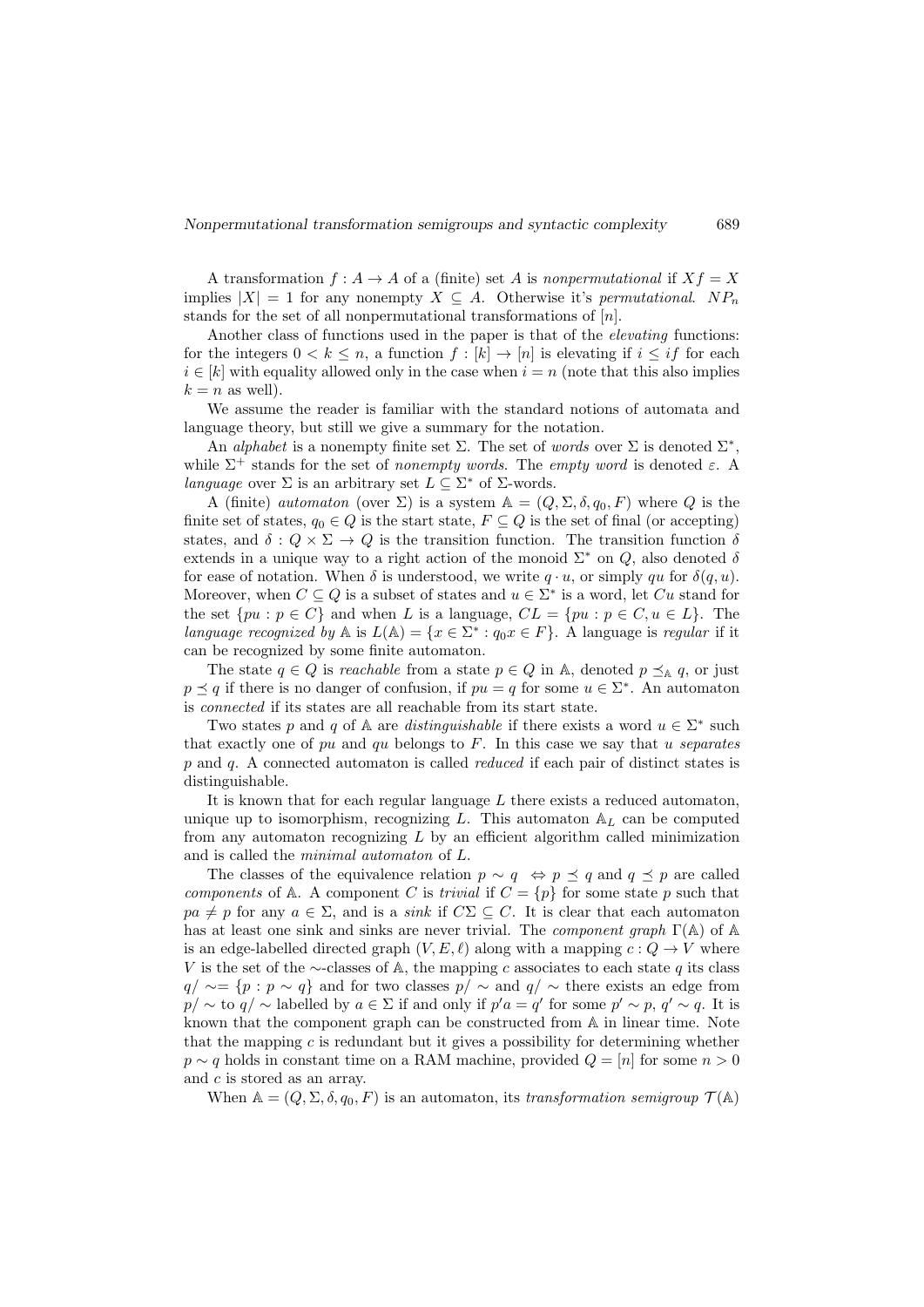consists of the set of transformations of Q induced by nonempty words, i.e.  $\mathcal{T}(\mathbb{A}) =$  $\{u^{\mathbb{A}}: u \in \Sigma^+\}$  where  $u^{\mathbb{A}}: Q \to Q$  is the transformation defined as  $q \mapsto qu$ . The *state complexity*  $\text{stc}(L)$  of a regular language L is the number of states of its minimal automaton  $A_L$  while its *syntactic complexity*  $\text{svc}(L)$  is the cardinality of its transformation semigroup  $\mathcal{T}(\mathbb{A}_L)$ . The *syntactic complexity* of a *class* of languages C is a function  $f : \mathbb{N} \to \mathbb{N}$  defined as

$$
f(n) = \max\{\text{syc}(L) : L \in C, \text{stc}(L) \le n\},\
$$

i.e.  $f(n)$  is the maximal size that the transformation semigroup of a minimal automaton of a language belonging to C can have, provided the automaton has at most *n* states.

# 3 Semigroups of nonpermutational transformations

Observe that  $NP_n$  is not a semigroup (i.e., not closed under composition) when  $n > 2$ . Indeed, if  $f = (2, 3, 3)$  and  $g = (1, 1, 2)$  (both being nonpermutational), then their product  $fg = (1, 2, 2)$  is permutational with  $\{1, 2\}fg = \{1, 2\}$ . (See Figure 1.)



Figure 1:  $f$  and  $g$  are nonpermutational,  $fg$  is permutational

Thus, the following question is nontrivial: how large a subsemigroup of  $T_n$ . which consists only of nonpermutational transformations can be? The obvious upper bound is  $n^n$ , the size of  $T_n$ .

As a first step we give an upper bound of  $n^{n-2}$ . Observe that the following are equivalent for a function  $f : [n] \to [n]$ :

- i) f is nonpermutational;
- ii) the graph of  $f$  is a rooted tree with edges directed towards the root, and with a loop edge attached on the root;
- iii)  $f^{\omega}$ , the unique idempotent power of f is a constant function.

Here "the graph of  $f$ " is of course the directed graph  $\Gamma_f$  on vertex set [n] and with  $(i, j)$  being an edge iff  $if = j$ .

Indeed, assume f is nonpermutational. Let X be the set of all nodes of  $\Gamma_f$  lying on some closed path. (Since each node of the finite graph  $\Gamma_f$  has outdegree 1, X is nonempty.) Then  $Xf = X$ , thus  $|X| = 1$ , i.e. f has a unique fixed point  $Fix(f)$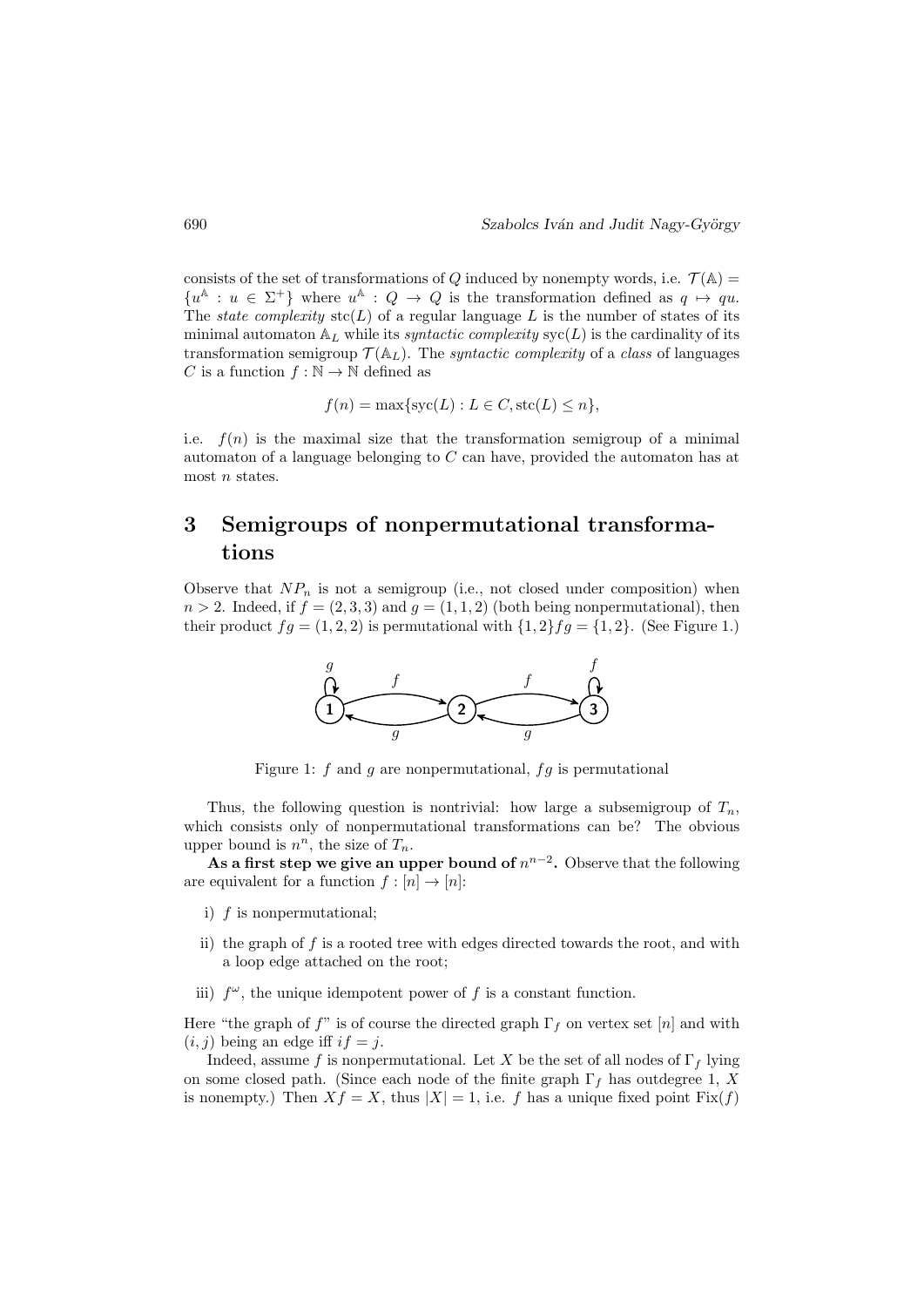and apart from the loop edge on  $Fix(f)$ ,  $\Gamma_f$  is a directed acyclic graph (DAG) with each node distinct from  $Fix(f)$  having outdegree  $1$  – that is, a tree rooted at Fix(f), with edges directed towards the root, showing i)  $\rightarrow$  ii). Then  $f^n$  is a constant function with value Fix $(f)$ , showing ii)  $\rightarrow$  iii); finally, if  $Xf = X$  for some nonempty  $X \subseteq [n]$ , then  $Xf^{\omega} = X$ , showing  $|X| = 1$  since the image of  $f^{\omega}$  is a singleton.

Now from ii) we get that the members of  $NP_n$  are exactly the rooted trees with edges directed towards the root on which a loop edge is attached – we call such a graph an inverted looped arborescence, or ILA for short. By Cayley's theorem on the number of labeled rooted trees over  $n$  nodes, the number of all ILAs (i.e.,  $|NP_n|$  is  $n^{n-2}$ , giving a slightly better upper bound.

To achieve an upper bound of n!, suppose  $S \subseteq NP_n$  is a subsemigroup of  $T_n$ . For  $i \in [n]$ , let  $S_i \subseteq S$  be the subsemigroup  $\{f \in S : \text{Fix}(f) = i\}$  of S. Note that  $S_i$  is indeed a semigroup: by assumption, S is closed under composition and consists of nonpermutational transformations only, moreover, if  $i$  is the common (unique) fixed point of f and g, then it is also a fixed point of fg as well, thus  $S_i$ is closed under composition.

We give an upper bound of  $(n-1)!$  for  $|S_i|, i \in [n]$ , yielding  $|S| \leq n!$ . To this end, let  $\Gamma_i$  be the graph on vertex set [n] with  $(j, k)$  being an edge iff  $jf = k$ for some  $f \in S_i$ . Then, apart from the trivial case when  $S_i = \emptyset$ ,  $(i, i)$  is an edge in  $\Gamma_i$ , moreover i is a sink (since if = i for each  $f \in S_i$ ). Note that in the case when  $S_i = \emptyset$ ,  $|S_i| = 0 \leq (n-1)!$  clearly holds. Observe that  $\Gamma_i$  is transitive, since if  $(j, k)$  and  $(k, \ell)$  are edges of  $\Gamma_i$ , then  $jf = k$  and  $kg = \ell$  for some  $f, g \in S_i$ ; since  $S_i$  is a semigroup, fg is also in  $S_i$  thus  $(j, \ell)$  is also an edge in  $\Gamma_i$ . Now assume some node  $j \in [n]$  is in a nontrivial strongly connected component (SCC) of  $\Gamma_i$ , i.e. j lies on some closed path. By transitivity,  $(j, j)$  is an edge of  $\Gamma_i$ , thus  $jf = j$  for some  $f \in S_i$ , thus  $j = i$  since  $i = \text{Fix}(f)$  is the unique fixed point of  $f \in S_i$ . Hence by dropping the edge  $(i, i)$  we get a DAG again, thus  $\Gamma_i$  (viewed as a relation) is a strict partial ordering of [n] with largest element i. Let  $\prec_i$  stand for this partial ordering, i.e., let  $j \prec_i k$  if and only if  $j \neq i$  and  $jf = k$  for some  $f \in S_i$ . Let us also fix some arbitrary total ordering  $\lt_i$  extending  $\lt_i$  and write the members of [n] in the order  $a_{i,1} < i a_{i,2} < i \ldots < i a_{i,n} = i$ . Then for any  $f \in S_i$  and  $1 \le j < n$ we have  $a_{i,j} \lt_i a_{i,j} f$ , and  $a_{i,n} f = a_{i,n}$ . Since the number of functions  $f : [n] \to [n]$ satisfying this constraint is  $(n-1)!$   $(a_{i,1}$  can get  $(n-1)$  different possible values,  $a_{i,2}$ can get  $(n-2)$  etc.), we immediately get  $|S_i| \le (n-1)!$  as well, yielding  $|S| \le n!$ .

Via a somewhat cumbersome case analysis we can sharpen this upper **bound to**  $n((n-1)!-(n-3)!)$ . Without loss of generality assume that  $S_n$  is (one of) the largest of the semigroups  $S_i$  and that  $\lt_n$  is the usual ordering  $\lt$  of [n] (we can achieve this by a suitable bijection).

**Lemma 1.** Suppose for each  $i < j$  and  $k < \ell$  with  $i \neq k$  there exists a function  $f \in S_n$  with  $if = j$  and  $kf = \ell$ .

Then the following holds for each  $i, j \in [n]$  and  $f \in S_i$ :

i) if  $i < i$ , then  $i < if$ :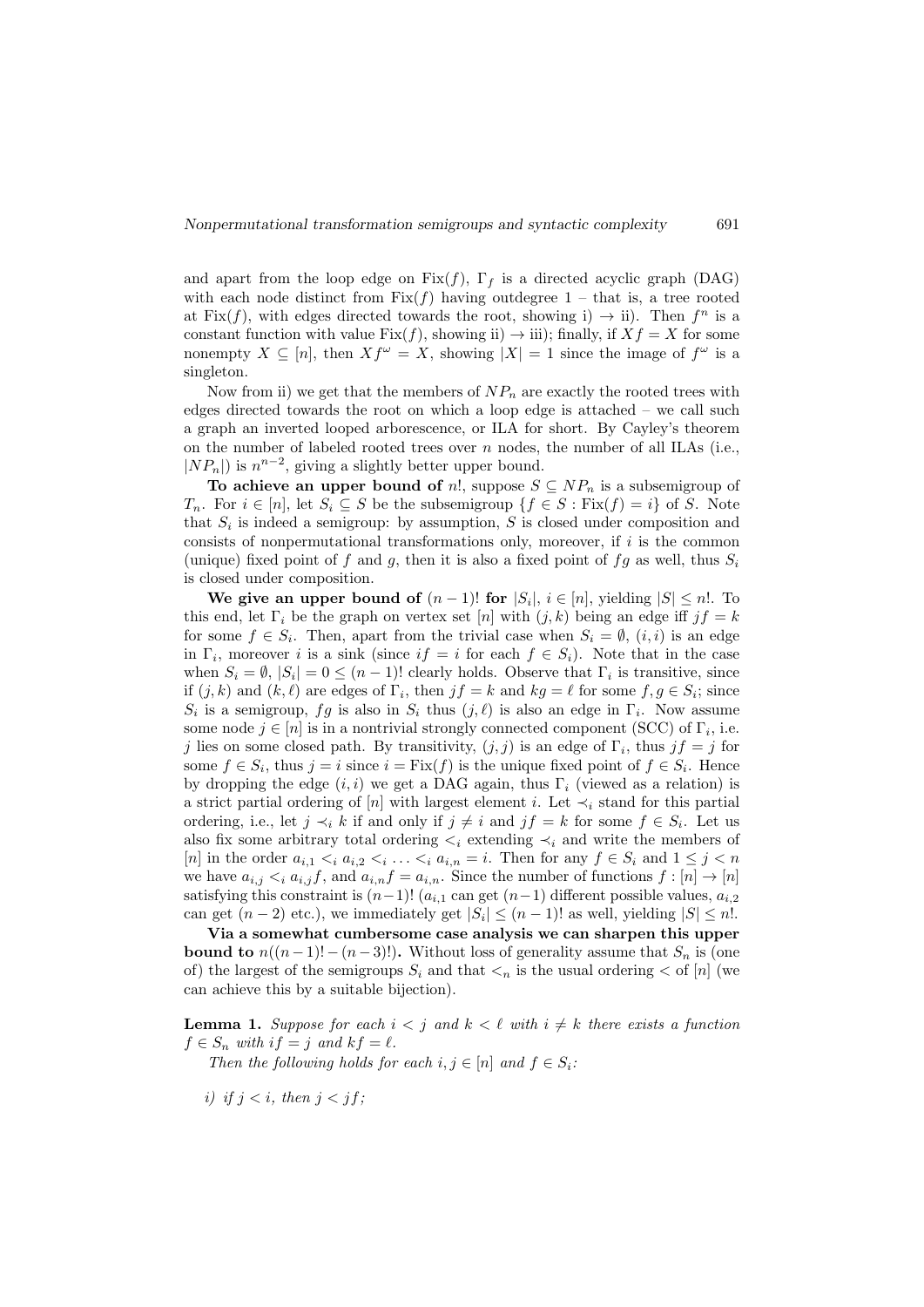ii) if  $i \leq j$ , then  $jf = i$ .

*Proof.* By assumption, the statements clearly hold for  $i = n$ . Let  $i < n$  be arbitrary and  $f \in S_i$  a transformation. Clearly  $if = i$  by the definition of  $S_i$ . Also,  $nf < n$ since  $i \neq n$  is the unique fixed point of f.

Suppose  $jf < j$  for some j. Then  $jf = nf$  has to hold: if  $jf \neq nf$ , then by assumption  $jfg = j$  and  $nfg = n$  for some  $g \in S_n$ , thus both j and n are distinct fixed points of  $fg$ , a contradiction. (See Figure 2.) This implies in particular that  $j \leq jf$  for each  $j < nf$ .

Also, if  $nf < i$ , then  $nfg = i$  and  $ig = n$  for some  $g \in S_n$ , in which case  $fgfg$ has two distinct fixed points n and i, a contradiction. (See Figure 2.) Thus  $i \leq nf$ .



Figure 2: Left: if  $jf < j$ ,  $jf \neq nf$ , then fg has two fixed points. Right: If  $nf < i$ , then  $fgfg$  has two fixed points

Assume  $i < nf$ . Then (since  $nf^n = i < nf$ ) there is some  $k > 0$  such that  $nf^{k+1} < nf$ . If k is chosen to be the smallest possible such k, then  $nf \leq nf^k$ , yielding  $(n f^k) f < n f \leq n f^k$ , a contradiction (by  $(n f^k) f < n f^k$ , it should hold that  $(n f^k) f = nf$ , see Figure 3). Hence  $i = nf$  is the unique fixed point of f and for each  $j < i$ ,  $j < jf$  indeed has to hold, showing i).



Figure 3: If  $i < nf$ , then fg has two distinct fixed points

Finally, assume  $i < j < jf$ . Then  $ig = j$  and  $jfg = n$  for some  $g \in S_n$  (if  $jf = n$ , then this latter case always gets satisfied, otherwise it's by assumption on  $S_n$ , and  $fgfg$  has two distinct fixed points j and n. Thus we have indeed shown that  $nf = i$  is the unique fixed point of  $f, j < jf$  for each  $i < j$  and  $jf = i$  for each  $i \leq j \leq n$ .  $\Box$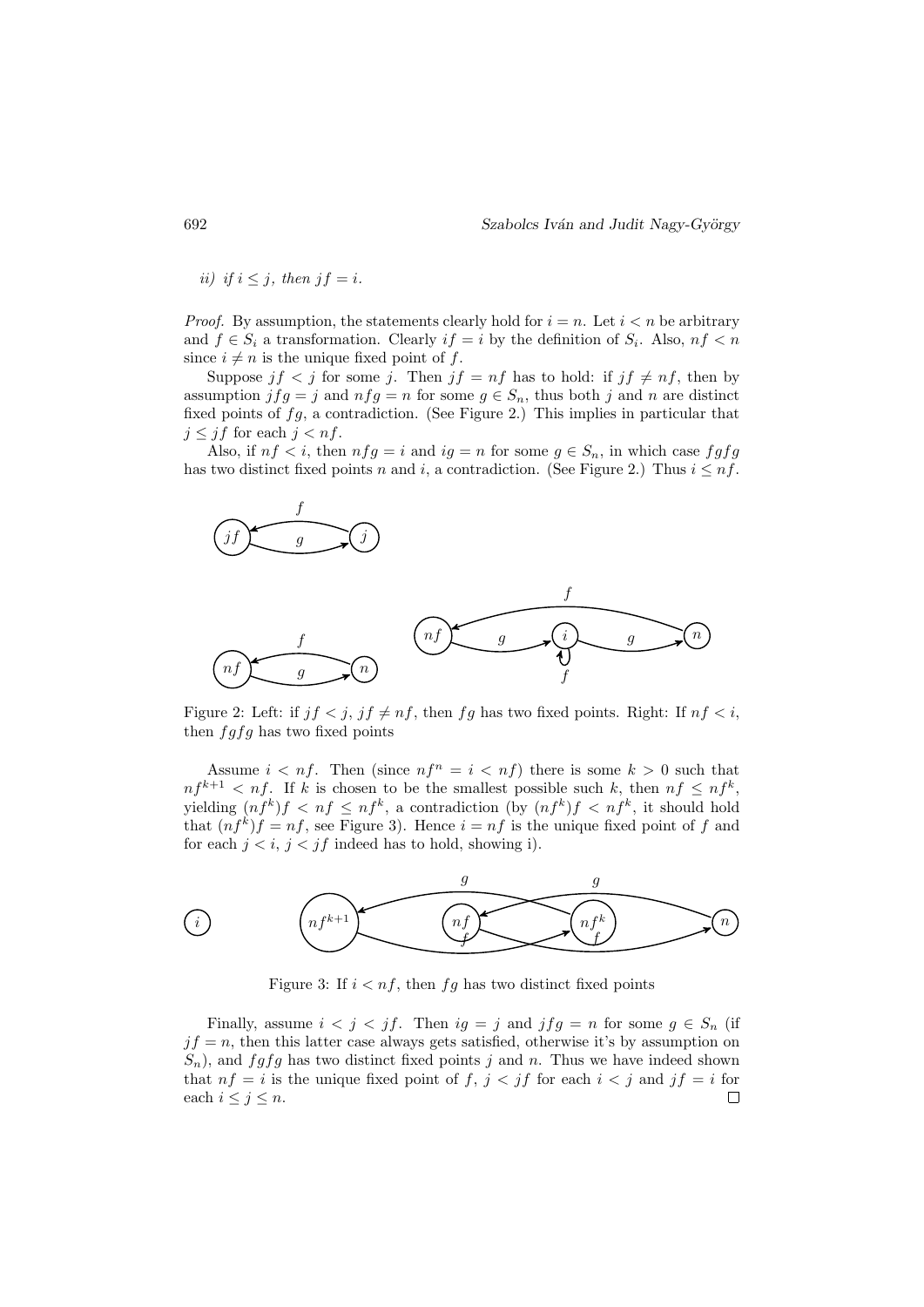

Figure 4: If  $i < j < jf$ , then  $f g f g$  has two distinct fixed points

Lemma 1 has the following corollary:

**Theorem 1.** The cardinality of any subsemigroup S of  $T_n$  consisting only of nonpermutational transformations is at most  $n((n-1)! - (n-3)!)$ .

*Proof.* As before, let  $S_i$  stand for  $\{f \in S : \text{Fix}(f) = i\}$  and without loss of generality we assume that amongst them  $S_n$  is one of the largest ones, moreover  $\lt_n$  coincides with  $\lt$ .

If for each  $i < j$  and  $i' < j'$  with  $i \neq i'$  there is some  $f \in S_n$  with  $if = j$  and  $i'f = j'$ , then by Lemma 1  $S_i$  can consist of at most  $(n-1)(n-2)...(n-i-1)$  $\frac{(n-1)!}{(n-i)!}$  elements (we have to choose for each  $j < i$  a larger integer and that's all since the other elements have to be mapped to i). Also  $|S_n| \leq (n-1)!$  as well. Summing up we get an upper bound for these semigroups

$$
\sum_{i=1}^{n} \frac{(n-1)!}{(n-i)!} = (n-1)! \sum_{j=0}^{n-1} \frac{1}{j!} = \lfloor e(n-1)! \rfloor,
$$

which comes from the facts that  $e = \sum_{j=0}^{\infty} \frac{1}{j!}$  and  $(n-1)! \sum_{j=n}^{\infty} \frac{1}{j!} < 1$ .

For the other case, suppose there exist an  $i < j$  and an  $i' < j'$  with  $i \neq i'$  such that  $if = j$  and  $i'f = j'$  do not both hold for any  $f \in S_n$ . Still,  $i < if$  for each  $i < n$  and  $nf = n$ , by definition of  $S_n$  and the assumption  $\lt = \lt_n$ . The number of such functions satisfying both  $if = j$  and  $i'f = j'$  is  $\frac{(n-1)!}{(n-i)(n-j)} \ge (n-3)!$ , hence the size of  $S_n$  is upper-bounded by  $(n-1)! - (n-3)!$ . Since  $S_n$  is the largest amongst the  $S_i$ 's and S is the disjoint union of them we get the claimed upper bound  $n((n-1)! - (n-3)!).$  $\Box$ 

We note that the construction for the first case, yielding the upper bound  $\lfloor e(n-1)! \rfloor$  indeed constructs a semigroup B which is exactly the semigroup from [2] conjectured there to be a candidate for the maximal-size such subsemigroup.

Our proof can be viewed as a support for this conjecture and can be reformalized as follows: if there exists some  $i$  such that many transformations share this fixed point i, then the size of S is upper-bounded by  $\lfloor e(n - 1)! \rfloor$  and S is isomorphic to a subsemigroup of B. The question is, whether one can construct a larger semigroup by putting not too many functions sharing a common fixed point. We also conjecture that B is a good candidate for a maximal-size subsemigroup of  $T_n$ consisting of nonpermutational transformations only.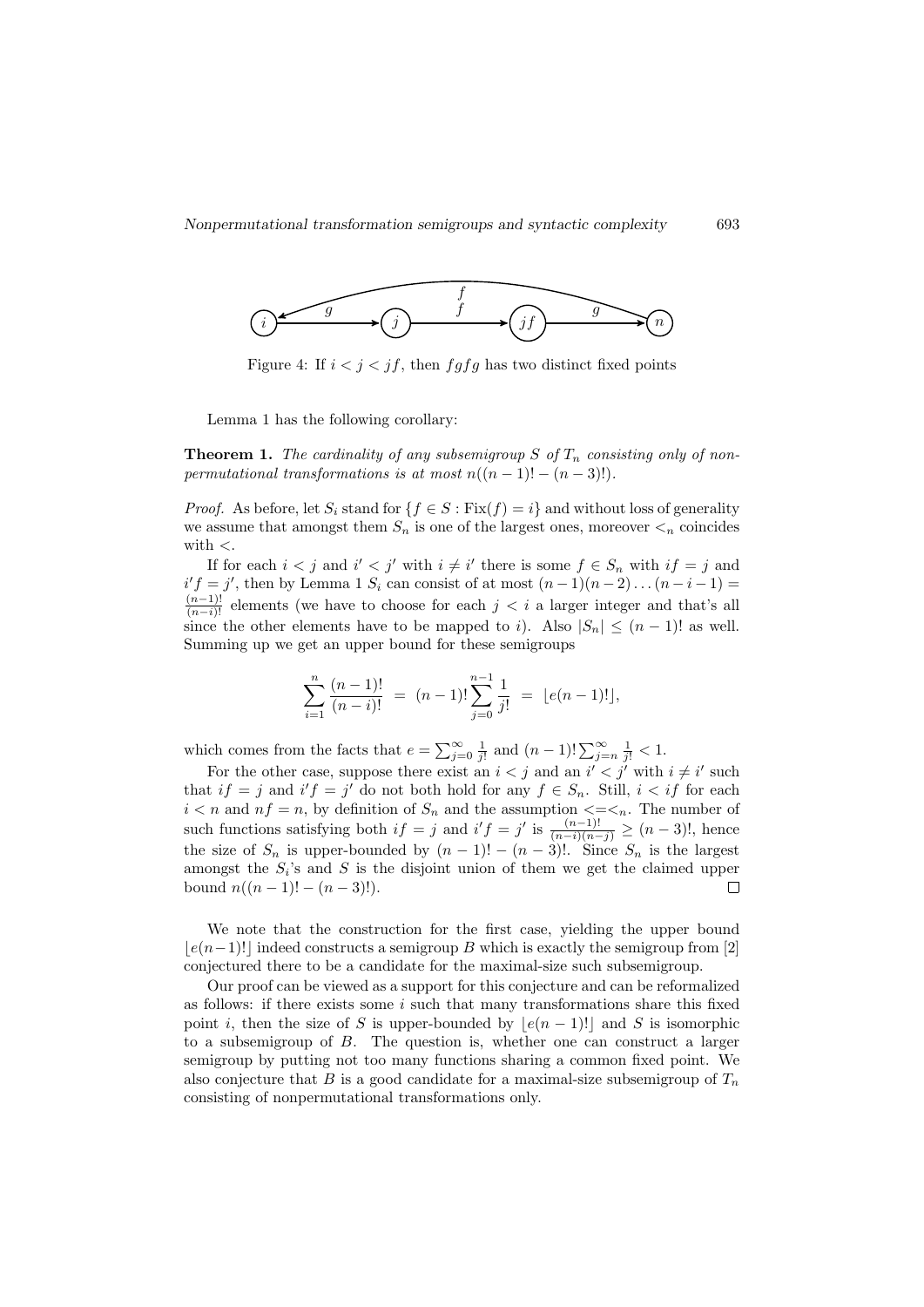## 4 Definite and generalized definite languages

A language L is *definite* if there exists a constant  $k \geq 0$  such that for any  $x \in \Sigma^*$ ,  $y \in \Sigma^k$  we have  $xy \in L \Leftrightarrow y \in L$  and is *generalized definite* if there exists a constant  $k \geq 0$  such that for any  $x_1, x_2 \in \Sigma^k$  and  $y \in \Sigma^*$  we have  $x_1 y x_2 \in L \Leftrightarrow x_1 x_2 \in L$ .

These are both subclasses of the star-free languages, i.e. can be built from the singletons with repeated use of the concatenation, finite union and complementation operations. It is known that the following decision problem is complete for **PSPACE:** given a regular language L with its minimal automaton, is L star-free? In contrast, the question for these subclasses above are tractable.

Minimal automata of these languages possess a characterization in terms of forbidden patterns. In our setting, a pattern is an edge-labelled, directed graph  $P = (V, E, \ell)$ , where V is the set of vertices,  $E \subseteq V^2$  is the set of edges, and  $\ell : E \to \mathcal{X}$  is a labelling function which assigns to each edge a variable. An automaton  $A = (Q, \Sigma, \delta, q_0, F)$  admits a pattern  $P = (V, E, \ell)$  if there exists an injective mapping  $f: V \to Q$  and a map  $h: \mathcal{X} \to \Sigma^+$  such that for each  $(u, v) \in E$ labelled x we have  $f(u) \cdot h(x) = f(v)$ . Otherwise A avoids P.

As an example, consider the pattern  $P_d$  on Figure 5.



Figure 5: Patterns for definite and generalized definite languages.

#### 4.1 Syntactic complexity of definite languages

A reduced automaton avoids  $P_d$  if and only if it recognizes a definite language. Indeed, a language  $L$  is definite iff its syntactic semigroup satisfies the identity  $yx^{\omega} = x^{\omega}$ . Now assume  $L(A)$  admits  $P_d$  with  $px = p$  and  $qx = q$  with  $p \neq q$  and  $x \in \Sigma^{+}$ . If  $q_0 x^{\omega} = p$ , then  $q_0 x^{\omega} \neq q_0 y x^{\omega}$  for a (nonempty) word y with  $q_0 y = q$ . If  $q_0x^{\omega} \neq p$ , then  $q_0x^{\omega} \neq q_0yx^{\omega}$  for a (nonempty) y with  $q_0y = p$ , thus the identity is not satisfied. For the other directon, if the transition semigroup of an automaton A does not satisfy  $x^{\omega} = yx^{\omega}$ , then  $p_0x_0^{\omega} \neq p_0yx_0^{\omega}$  for some  $p_0, x_0$  and y; choosing  $p = p_0 x^{\omega}$ ,  $q = p_0 y$  and  $x_0 = x^{\omega}$  witnesses admittance of  $P_d$ . (For a more detailed discussion see e.g. [2].)

Observe that avoiding  $P_d$  is equivalent to state that each nonempty word induces a transformation with at most one fixed point, which is further equivalent to state that each nonempty word induces a non-permutational transformation: for each nonempty u, the word  $u^{|Q|}$  fixes each state belonging to a nontrivial component of the graph of  $u$ , hence  $u$  also can have only one state in a nontrivial component.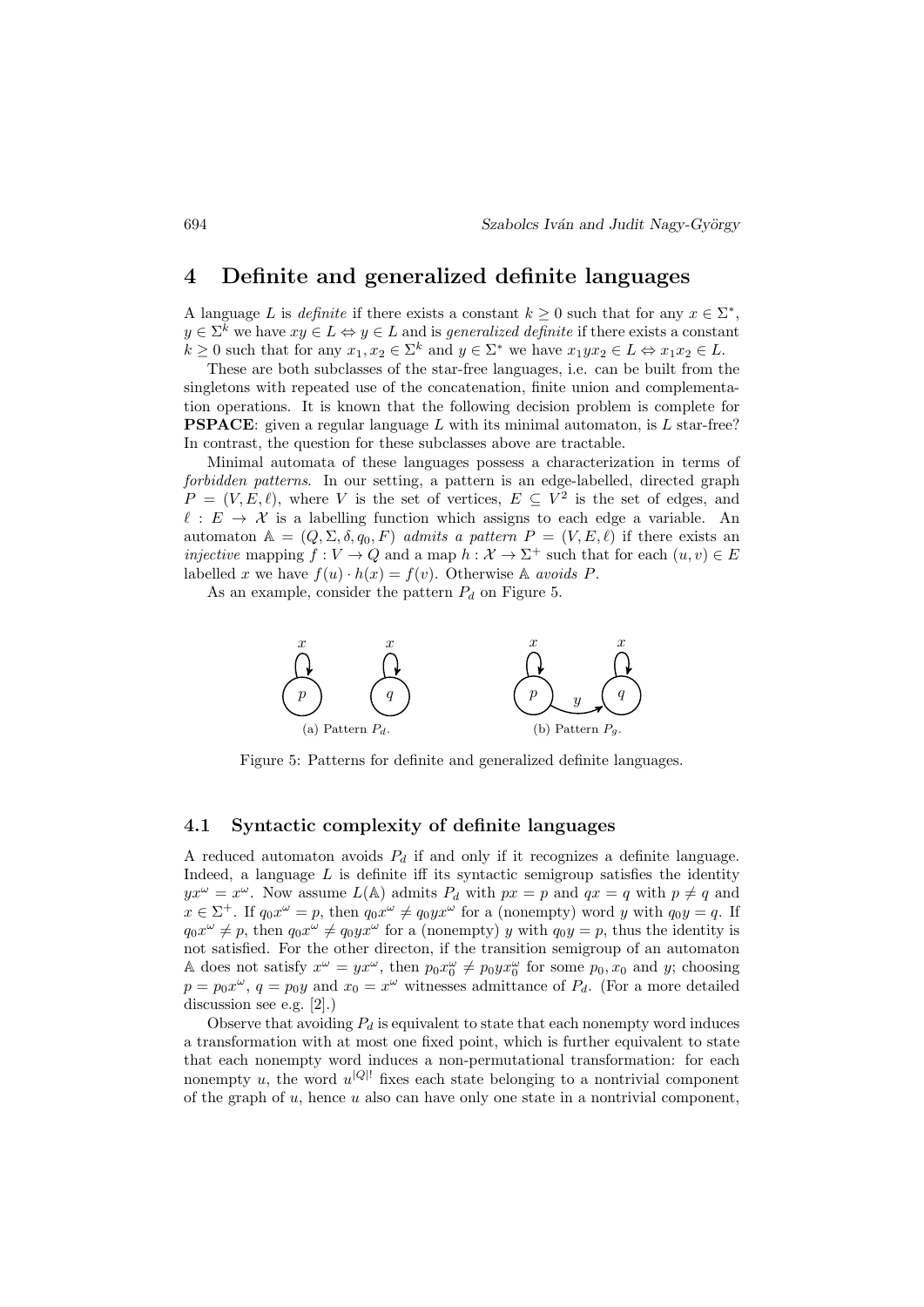i.e. u induces a nonpermutational transformation. (Again, see [2] for a different formulation.<sup>1</sup>.)

Thus Theorem 1 has the following byproduct:

**Corollary 1.** The syntactic complexity of the definite languages is at most  $n((n 1)! - (n-3)!$ .

#### 4.2 Syntactic complexity of generalized definite languages

In this subsection we show that the syntactic complexity of definite and generalized definite languages coincide. To this end we study the structure of the minimal automata of the members of the latter class. In the process we give a (to our knowledge) new (but not too surprising) characterization of the minimal automata of generalized definite languages, leading to an NL-completeness result of the corresponding decision problem, as well as a low-degree polynomial deterministic algorithm.

Our first observation is the following characterization:

**Theorem 2.** The following are equivalent for a reduced automaton  $A$ :

- i) A avoids  $P_a$ .
- ii) Each nontrivial component of  $A$  is a sink, and for each nonempty word u and sink C of A, the transformation  $u|_C : C \to C$  is non-permutational.
- iii) A recognizes a generalized definite language.

*Proof.* Let  $A = (Q, \Sigma, \delta, q_0, F)$  be a reduced automaton.

i)→ii). Suppose A avoids  $P<sub>g</sub>$ . Suppose that  $u|_C$  is permutational for some sink C and word  $u \in \Sigma^+$ . Then there exists a set  $D \subseteq C$  with  $|D| > 1$  such that u induces a permutation on D. Then,  $x = u^{|D|}$  is the identity on D. Choosing arbitrary distinct states  $p, q \in D$  and a word y with  $py = q$  (such y exists since p and q are in the same component of A), we get that A admits  $P_q$  by the  $(p, q, x, y)$ defined above, a contradiction. Hence,  $u|_C$  is non-permutational for each sink C and word  $u \in \Sigma^+$ .

Now assume there exists a nontrivial component  $C$  which is not a sink. Then,  $pu = p$  for some  $p \in C$  and word  $u \in \Sigma^{+}$ . Since C is not a sink, there exists a sink  $C' \neq C$  reachable from p (i.e. all of its members are reachable from p). Since u induces a non-permutational transformation on  $C'$ ,  $x = u^{|C'|}$  induces a constant function on C'. Let q be the unique state in the image of  $x|_{C'}$ . Since C' is reachable from p, there exists some nonempty word y such that  $py = q$ . Hence,  $px = p$ ,  $qx = q$ ,  $py = q$  and A admits  $P_g$ , a contradiction.

ii)→iii). Suppose the condition of ii) holds. We show that  $L = L(A)$  is generalized definite. By the assumption,  $q_0u$  belongs to a sink for any u with  $|u| \geq |Q|$ . On

<sup>&</sup>lt;sup>1</sup>Since – up to our knowledge – [2] has not been published yet in a peer-reviewed journal or conference proceedings, we include a proof of this fact. Nevertheless, we do not claim this result to be ours, by any means.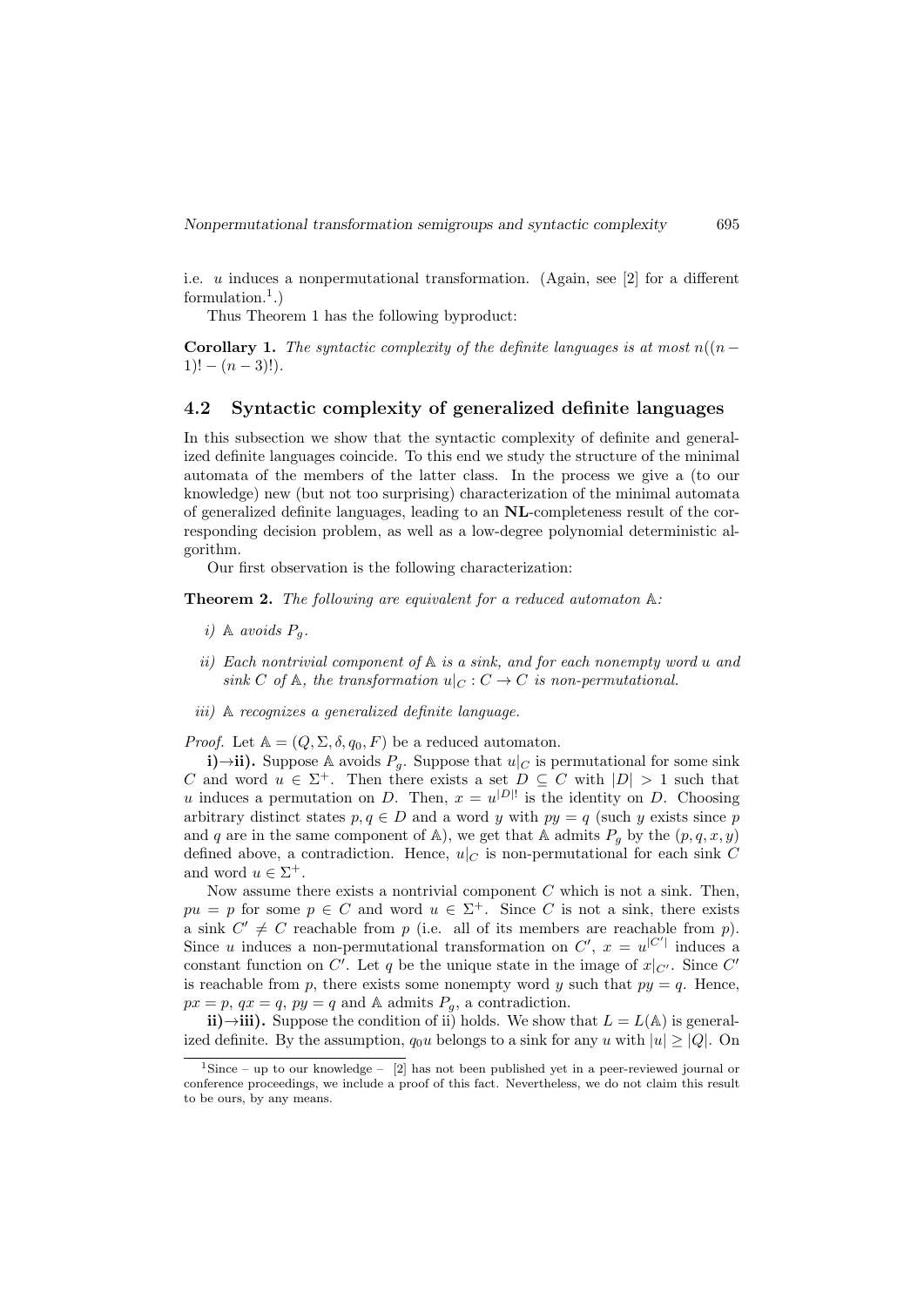the other hand, viewing a sink C as a (reduced) automaton  $\mathbb{C} = (C, \Sigma, \delta|_C, p, F \cap C)$ with p being an arbitrary state of C we get that the transition semigroup of  $\mathbb C$  consists of nonpermutational transformations only, i.e.  $L(\mathbb{C})$  is k-definite for some  $k = k<sub>C</sub>$ . Hence choosing n to be the maximum of |Q| and the values  $k<sub>C</sub>$  with C being a sink we get that  $L$  is n-generalized definite (since the length-n prefix of  $u$ determines the sink C to which  $q_0u$  belongs and the length-n suffix of u, once we know  $C$ , determines the unique state in  $Cu$ ).

iii)→i). Suppose  $L(A)$  is generalized definite. Then its syntactic semigroup satisfies  $x^{\omega} y x^{\omega} = x^{\omega}$  (see e.g. [14]).

Now assume  $\mathbb{A}_L$  admits  $P_q$  with  $px = p$ ,  $qx = q$  and  $py = q$  for the nonempty words x, y and different states p, q. Then  $px^{\omega} = p$  and  $px^{\omega}yx^{\omega} = q$ , and the identity is not satisfied, thus  $L$  is not generalized definite.  $\Box$ 

In [2] it has been shown that the class of definite languages has syntactic complexity  $\geq |e \cdot (n-1)!|$ , thus the same lower bound also applies for the larger class of generalized definite languages.

Theorem 3. The syntactic complexity of the definite and that of the generalized definite languages coincide.

*Proof.* It suffices to construct for an arbitrary reduced automaton  $A = (Q, \Sigma, \delta, q_0, F)$ recognizing a generalized definite language a reduced automaton  $\mathbb{B}=(Q,\Delta,\delta',q_0,F')$ for some  $\Delta$  recognizing a definite language such that  $|\mathcal{T}(\mathbb{A})| \leq |\mathcal{T}(\mathbb{B})|$ .

By Theorem 2, if  $L(\mathbb{A})$  is generalized definite and  $\mathbb{A}$  is reduced, then  $Q$  can be partitioned as a disjoint union  $Q = Q_0 \oplus Q_1 \oplus \ldots \oplus Q_c$  for some  $c > 0$  such that each  $Q_i$  with  $i \in [c]$  is a sink of A and  $Q_0$  is the (possibly empty) set of those states that belong to a trivial component. Without loss of generality we can assume that  $Q = [n]$  and  $Q_0 = [k]$  for some n and k, and that for each  $i \in [k]$  and  $a \in \Sigma$ ,  $i < ia$ . The latter condition is due to the fact that reachability restricted to the set  $Q_0$  of states in trivial components is a partial ordering of  $Q_0$  which can be extended to a linear ordering. Clearly, if  $Q_0$  is nonempty, then by connectedness  $q_0 = 1$  has to hold; otherwise  $c = 1$  and we again may assume  $q_0 = 1$ . Also,  $Q_i \Sigma \subseteq Q_i$  for each  $i \in [c]$ , and let  $|Q_1| \leq |Q_2| \leq \ldots \leq |Q_c|$ .

Then, each transformation  $f: Q \to Q$  can be uniquely written as the source tupling  $[f_0, \ldots, f_c]$  of some functions  $f_i : Q_i \to Q$  with  $f_i : Q_i \to Q_i$  for  $0 < i \leq c$ . For any  $[f_0, \ldots, f_c] \in \mathcal{T} = \mathcal{T}(\mathbb{A})$  the following hold:  $f_0(i) > i$  for each  $i \in [k]$ , and  $f_j$  is non-permutational on  $Q_j$  for each  $j \in [c]$ . For  $k = 0, \ldots, c$ , let  $\mathcal{T}_k$  stand for the set  $\{f_k : f \in \mathcal{T}\}\$ (i.e. the set of functions  $f|_{Q_k}$  with  $f \in \mathcal{T}$ ). Then,  $|\mathcal{T}| \leq \prod |\mathcal{T}_k|$ .  $0 \leq k \leq c$ 

If  $|Q_c| = 1$ , then all the sinks of A are singleton sets. Thus there are at most two sinks, since if C and D are singleton sinks whose members do not differ in their finality, then their members are not distinguishable, thus  $C = D$  since A is reduced. Such automata recognize reverse definite languages, having a syntactic semigroup of size at most  $(n - 1)!$  by [2], thus in that case  $\mathbb B$  can be chosen to an arbitrary definite automaton having  $n$  state and a syntactic semigroup of size at least  $|e(n - 1)|$  (by the construction in [2], such an automaton exists). Thus we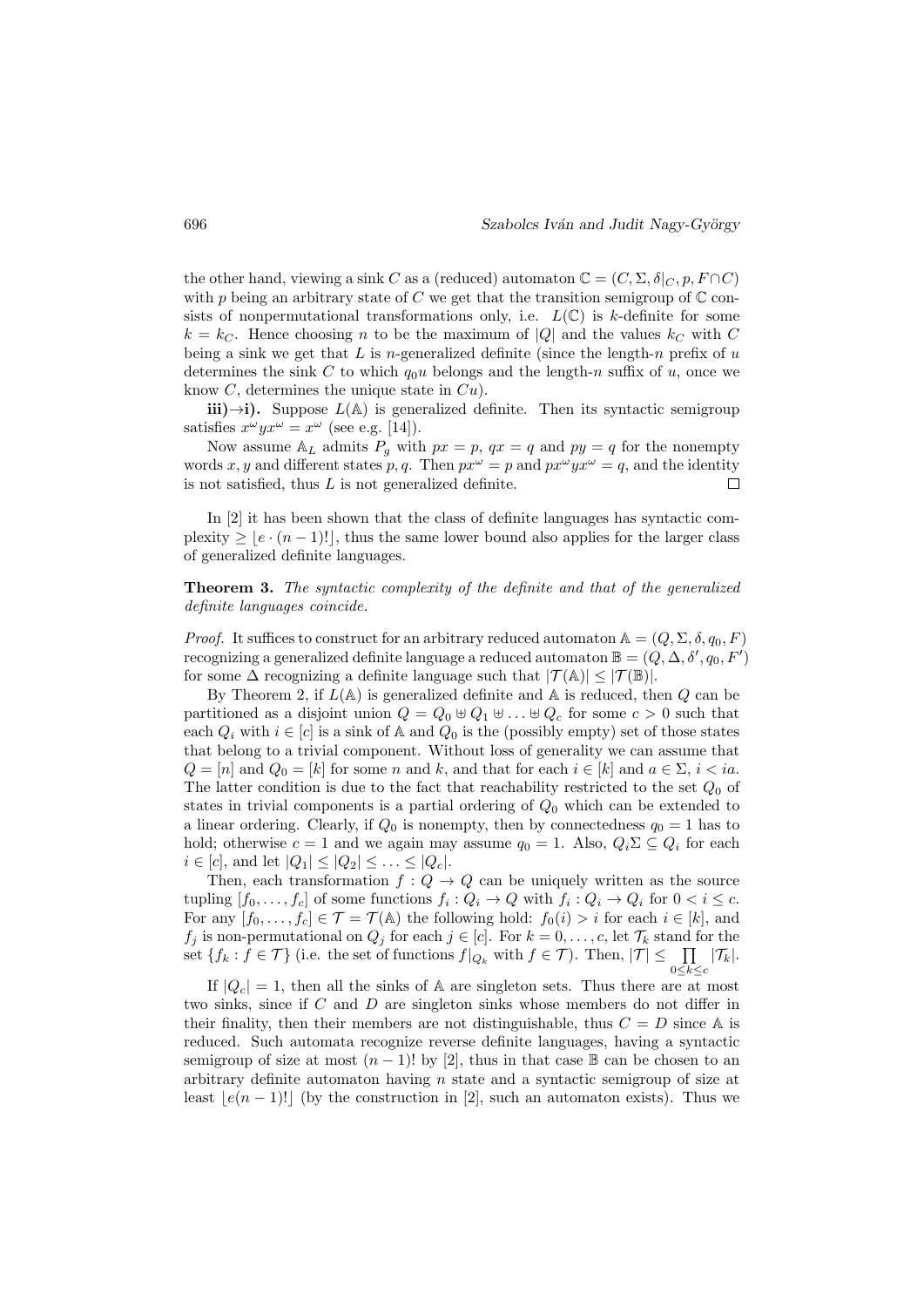may assume that  $|Q_c| > 1$ . (Note that in that case  $Q_c$  contains at least one final and at least one non-final state.)

Let us define the sets  $\mathcal{T}'_k$  of functions  $Q_i \to Q$  as  $\mathcal{T}'_0$  is the set of all elevating functions from [k] to [n],  $\mathcal{T}'_c = \mathcal{T}_c$  and for each  $0 < k < c$ ,  $\mathcal{T}'_k = Q_c^{Q_k}$ . Since  $\mathcal{T}_k \subseteq Q_k^{Q_k}$  and  $|Q_k| \leq |Q_c|$  for each  $k \in [c]$ , we have  $|\mathcal{T}_k| \leq |\mathcal{T}'_k|$  for each  $0 \leq k \leq c$ . Thus defining  $\mathcal{T}' = \{ [f_0, \ldots, f_c] : f_i \in \mathcal{T}'_i \}$  it holds that  $|\mathcal{T}| \leq |\mathcal{T}'|$ .

We define  $\mathbb B$  as  $(Q, \mathcal T', \delta', q_0, F)$  with  $\delta'(q, f) = f(q)$  for each  $f \in \mathcal T'$ . We show that  $\mathbb B$  is a reduced automaton avoiding  $P_d$ , concluding the proof.

First, observe that  $\mathbb B$  has exactly one sink,  $Q_c$ , and all the other states belong to trivial components (since by each transition, each member of  $Q_0$  gets elevated, and each member of  $Q_i$  with  $0 < i < c$  is taken into  $Q_c$ ). Hence if  $\mathbb B$  admits  $P_d$ , then  $pt = p$  and  $qt = q$  for some distinct pair  $p, q \in Q_c$  of states and  $t = [t'_0, \ldots, t'_c] \in \mathcal{T}'$ . This is further equivalent to  $pt'_{c} = p$  and  $qt'_{c} = q$  for some  $p \neq q$  in  $Q_{c}$  and  $t'_{c} \in \mathcal{T}'_{c}$ . By definition of  $\mathcal{T}'_{c} = \mathcal{T}_{c}$ , there exists a transformation of the form  $t = [t_0, \ldots, t_{c-1}, t'_c] \in \mathcal{T}$  induced by some word x, thus  $px = p$  and  $qx = q$  both hold in A, and since p, q are in the same sink, there also exists a word y with  $py = q$ . Hence A admits  $P_q$ , a contradiction.

Second, B is connected. To see this, observe that each state  $p \neq 1$  is reachable from 1 by any transformation of the form  $t = [f_p, t_1, \ldots, t_c]$  where  $f_p : [k] \to [n]$  is the elevating function with  $1f_p = p$  and  $if_p = n$  for each  $i > 1$ . Of course 1 is also trivially reachable from itself, thus B is connected.

Also, whenever  $p \neq q$  are different states of  $\mathbb{B}$ , then they are distinguishable by some word. To see this, we first show this for  $p, q \in Q_c$ . Indeed, since A is reduced, some transformation  $t = [t_0, \ldots, t_c] \in \mathcal{T}$  separates p and q (exactly one of  $pt = pt_c$  and  $qt = qt_c$  belong to F). Since  $\mathcal{T}_c = \mathcal{T}'_c$ , we get that p and q are also distinguishable by in  $\mathbb B$  by any transformation of the form  $t' = [t'_0, \ldots, t'_{c-1}, t_c] \in \mathcal T'.$ Now suppose neither p nor q belong to  $Q_c$ . Then, since  $\{[t'_0, \ldots, t'_{c-1}] : t'_i \in \mathcal{T}'_i\}$  $Q_c^{Q\setminus Q_c}$ , and  $|Q_c| > 1$ , there exists some  $t = [t'_0, \ldots, t'_{c-1}]$  with  $pt \neq qt$ , thus any transformation of the form  $[t'_0, \ldots, t'_{c-1}, t_c] \in \mathcal{T}'$  maps p and q to distinct elements of  $Q_c$ , which are already known to be distinguishable, thus so are p and q. Finally, if  $p \in Q_c$  and  $q \notin Q_c$ , then let  $t_c \in \mathcal{T}_c$  be arbitrary and  $t' = [t'_0, \ldots, t_{c-1}] \in Q_c^{Q \setminus Q_c}$ with  $qt' \neq pt_c$ . Then  $[t', t_c]$  again maps p and q to distinct states of  $Q_c$ .

Thus  $\mathbb B$  is reduced, concluding the proof:  $\mathbb B$  is a reduced automaton recognizing a definite language and having a syntactic semigroup  $\mathcal{T}'$  with  $|\mathcal{T}'| \geq |\mathcal{T}|$ .  $\Box$ 

#### 4.3 Complexity issues

Using the characterization given in Theorem 2, we study the complexity of the following decision problem GENDEF: given a finite automaton  $\mathbb{A}$ , is  $L(\mathbb{A})$  a generalized definite language?

#### Theorem 4. Problem GENDEF is NL-complete.

*Proof.* First we show that GENDEF belongs to  $NL$ . By [3], minimizing a DFA can be done in nondeterministic logspace. Thus we can assume that the input is already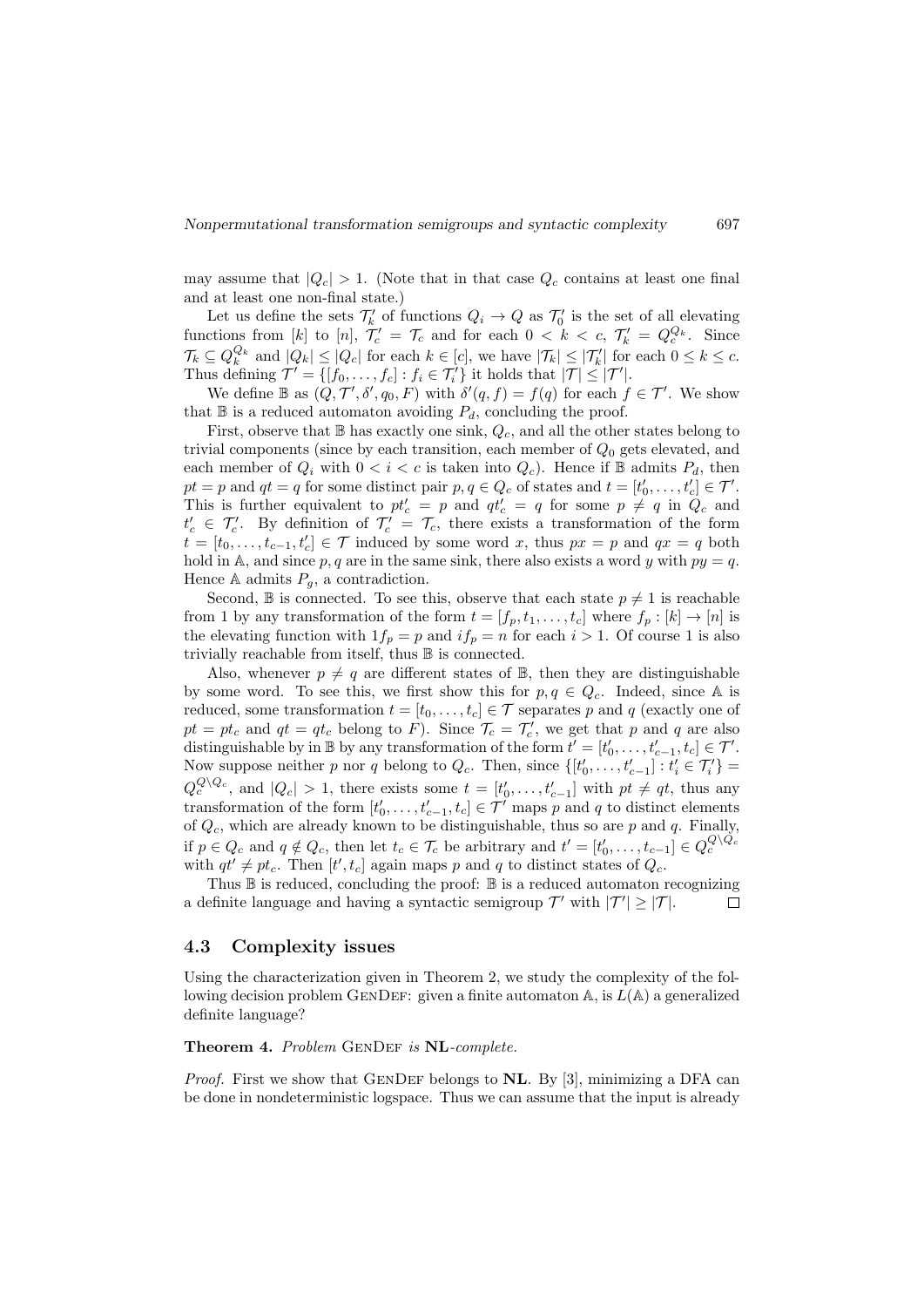minimized, since the class of (nondeterministic) logspace computable functions is closed under composition.

Consider the following algorithm:

- 1. Guess two different states  $p$  and  $q$ .
- 2. Let  $s := p$ .
- 3. Guess a letter  $a \in \Sigma$ . Let  $s := sa$ .
- 4. If  $s = q$ , proceed to Step 5. Otherwise go back to Step 3.
- 5. Let  $p' := p$  and  $q' := q$ .
- 6. Guess a letter  $a \in \Sigma$ . Let  $p' := p'a$  and  $q' = q'a$ .
- 7. If  $p = p'$  and  $q = q'$ , accept the input. Otherwise go back to Step 6.

The above algorithm checks whether A admits  $P_g$ : first it guesses  $p \neq q$ , then in Steps 2–4 it checks whether  $q$  is accessible from  $p$ , and if so, then in Steps 5–7 it checks whether there exists a word  $x \in \Sigma^+$  with  $px = p$  and  $qx = q$ . Thus it decides<sup>2</sup> the complement of GENDEF, in nondeterministic logspace; since  $\mathbf{NL} = \text{coNL}$ , we get that  $GENDEF \in NL$  as well.

For NL-completeness we recall from [8] that the reachability problem for DAGs (DAG-REACH) is complete for **NL**: given a directed acyclic graph  $G = (V, E)$ on  $V = [n]$  with  $(i, j) \in E$  only if  $i < j$ , is n accessible from 1? We give a logspace reduction from DAG-REACH to GENDEF as follows. Let  $G = ([n], E)$ be an instance of DAG-REACH. For a vertex  $i \in [n]$ , let  $N(i) = \{j : (i, j) \in E\}$ stand for the set of its neighbours and let  $d(i) = |N(i)| < n$  denote the outdegree of i. When  $j \in [d(i)]$ , then the jth neighbour of i, denoted  $n(i, j)$  is simply the jth element of  $N(i)$  (with respect to the usual ordering of integers of course). Note that for any  $i \in [n]$  and  $j \in [d(i)]$  both  $d(i)$  and the  $n(i, j)$  (if exists) can be computed in logspace.

We define the automaton  $A = (n+1, n], \delta, 1, \{n+1\})$  where

$$
\delta(i,j) = \begin{cases}\n n+1 & \text{if } (i=n+1) \text{ or } (j=n) \text{ or } (i < n \text{ and } d(i) < j); \\
1 & \text{if } i=n \text{ and } j < n; \\
n(i,j) & \text{otherwise.}\n\end{cases}
$$

Note that A is indeed an automaton, i.e.  $\delta(i, j)$  is well-defined for each i, j.

We claim that A admits  $P<sub>g</sub>$  if and only if n is reachable from 1 in G. Observe that the underlying graph of  $A$  is  $G$ , with a new edge  $(n, 1)$  and with a new vertex  $n+1$ , which is a neighbour of each vertex. Hence,  ${n+1}$  is a sink of A which is reachable from all other states. Thus A admits  $P<sub>g</sub>$  if and only if there exists

<sup>&</sup>lt;sup>2</sup>Note that in this form, the algorithm can enter an infinite loop which fits into the definition of nondeterministic logspace. Introducing a counter and allowing at most  $n$  steps in the first cycle and at most  $n^2$  in the second we get a nondeterministic algorithm using logspace and polytime, as usual.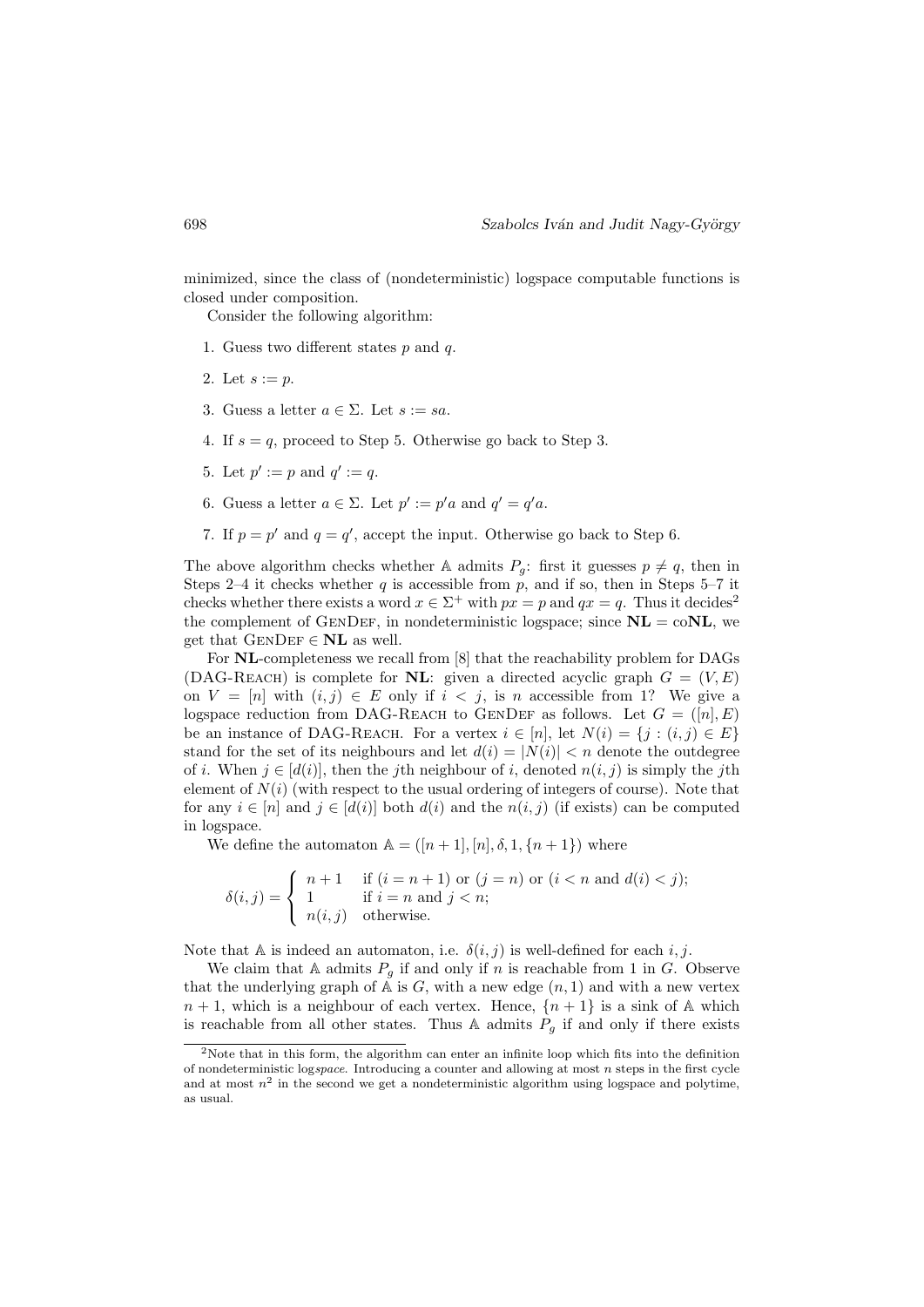a nontrivial component of A which is different from  ${n+1}$ . Since in G there are no cycles, such component exists if and only if the addition of the edge  $(n, 1)$ introduces a cycle, which happens exactly in the case when  $n$  is reachable from 1. Note that it is exactly the case when  $1x = 1$  for some word  $x \in \Sigma^{+}$ .

What remains is to show that the *reduced* form  $\mathbb B$  of A admits  $P_g$  if and only if A does. First, both 1 and  $n + 1$  are in the connected part A' of A, and are distinguishable by the empty word (since  $n + 1$  is final and 1 is not). Thus, if A admits  $P_g$  with  $1x = 1$  and  $(n+1)x = n+1$  for some  $x \in \Sigma^+$ , then  $\mathbb B$  admits  $P_g$ with  $h(1)x = h(1)$  and  $h(n+1)x = h(n+1)$  (with h being the homomorphism from the connected part of A onto its reduced form). For the other direction, assume  $h(p)x_0 = h(p)$  for some state  $p \neq n+1$  (note that since  $n+1$  is the only final state,  $p \neq n + 1$  if and only if  $h(p) \neq h(n + 1)$ ). Let us define the sequence  $p_0, p_1, \ldots$ of states of A as  $p_0 = p$ ,  $p_{t+1} = p_t x_0$ . Then, for each  $i \geq 0$ ,  $h(p_i) = h(p)$ , thus  $p_i \in [n]$ . Thus, there exist indices  $0 \leq i < j$  with  $p_i = p_j$ , yielding  $p_i x_0^{j-i} = p_i$ , thus A admits  $P_g$  with  $p = p_i$ ,  $q = n + 1$ ,  $x = x_0^{j-i}$  and  $y = n$ .

Hence, the above construction is indeed a logspace reduction from DAG-REACH to the complement of GENDEF, showing **NL**-hardness of the latter; applying  $\mathbf{NL} =$  $coNL$  again, we get  $NL$ -hardness of  $GENDEF$  itself.  $\Box$ 

It is worth observing that the same construction also shows  $NL$ -hardness (thus completeness) of the problem whether the input automaton accepts a definite language.

Thus, the complexity of the problem is characterized from the theoretic point of view. However, nondeterministic algorithms are not that useful in practice. Since  $\mathbf{NL} \subseteq \mathbf{P}$ , the problem is solvable in polynomial time – now we give an efficient (quadratic) deterministic decision algorithm:

- 1. Compute  $\mathbb{A}' = (Q, \Sigma, \delta, q_0, F)$ , the reduced form of the input automaton  $\mathbb{A}$ .
- 2. Compute  $\Gamma(\mathbb{A}'),$  the component graph of  $\mathbb{A}'.$
- 3. If there exists a nontrivial, non-sink component, reject the input.
- 4. Compute  $\mathbb{B} = \mathbb{A}' \times \mathbb{A}'$  and  $\Gamma(\mathbb{B})$ .
- 5. Check whether there exists a state  $(p, q)$  of  $\mathbb B$  in a nontrivial component (of  $\mathbb{B}$ ) for some  $p \neq q$  with p being in the same sink as q in A. If so, reject the input; otherwise accept it.

The correctness of the algorithm is straightforward by Theorem 2: after minimization (which takes  $\mathcal{O}(n \log n)$  time) one computes the component graph of the reduced automaton (taking linear time) and checks whether there exists a nontrivial component which is not a sink (taking linear time again, since we already have the component graph). If so, then the answer is NO. Otherwise one has to check whether there is a (sink) component C and a word  $x \in \Sigma^{+}$  such that  $f_x|_C$  has at least two different fixed points. Now it is equivalent to ask whether there is a state  $(p, q)$  in  $\mathbb{A}' \times \mathbb{A}'$  with p and q being in the same component and a word  $x \in \Sigma^+$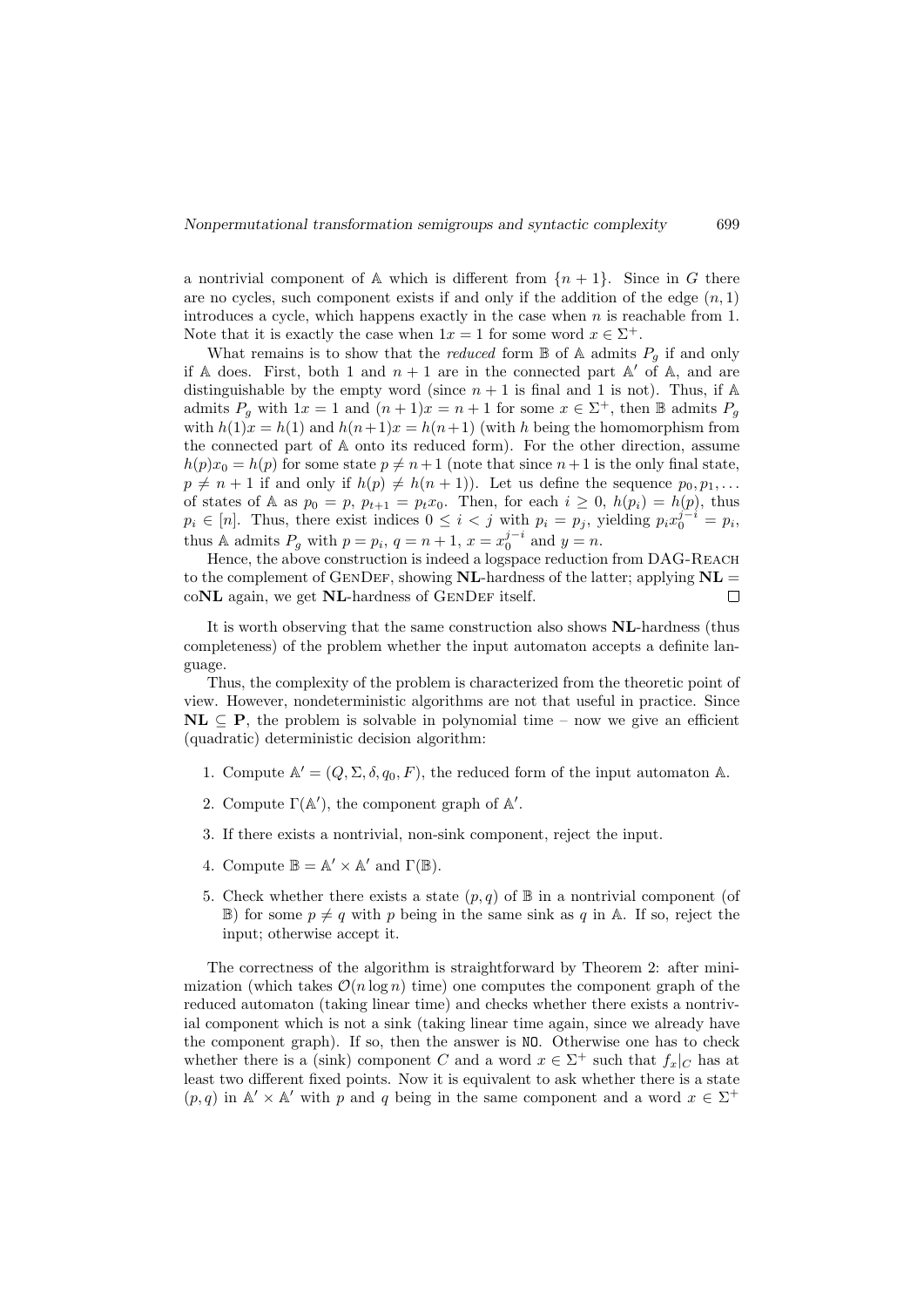with  $(p, q)x = (p, q)$ . This is further equivalent to ask whether there is a  $(p, q)$ with p, q being in the same sink such that  $(p, q)$  is in a nontrivial component of  $\mathbb{B}$ . Computing  $\mathbb B$  and its components takes  $\mathcal O(n^2)$  time, and (since we still have the component graph of A) checking this condition takes constant time for each state  $(p, q)$  of B, the algorithm consumes a total of  $\mathcal{O}(n^2)$  time.

Hence we have a low-degree polynomial-time upper bound:

**Theorem 5.** Problem GENDEF can be solved in  $\mathcal{O}(n^2)$  deterministic time in the RAM model of computation.

# 5 Conclusion, further directions

The forbidden pattern characterization of generalized definite languages we gave is not surprising, based on the identities of the pseudovariety of (syntactic) semigroups corresponding to this variety of languages. Still, using this characterization one can derive efficient algorithms for checking whether a given automaton recognizes such a language. Though we could not compute an exact function for the syntactic complexity, we still managed to show that these languages are not "more complex" than definite languages under this metric. Also, we gave a new upper bound for that.

The exact syntactic complexity of definite languages is still open, as well as for other language classes higher in the dot-depth hierarchy  $-$  e.g. the locally (threshold) testable and the star-free languages.

## References

- [1] R. S. Cohen, J. Brzozowski. Dot-Depth of Star-Free Events. Journal of Computer and System Sciences 5(1), 1971, 1–16.
- [2] J. Brzozowski, D. Liu. Syntactic Complexity of Finite/Cofinite, Definite, and Reverse Definite Languages. http://arxiv.org/abs/1203.2873
- [3] S. Cho, D. T. Huynh. The parallel complexity of finite-state automata problems. Inform. Comput. 97, 122, 1992.
- [4] M. Čirič, B. Imreh, M. Steinby. Subdirectly irreducible definite, reverse definite and generalized definite automata. Publ. Electrotechn. Fak. Ser. Mat., 10, 1999, 69–79.
- [5] F. Gécseg, B. Imreh. On isomorphic representations of generalized definite automata. Acta Cybernetica 15, 2001, 33–44.
- [6] A. Ginzburg. About some properties of definite, reverse-definite and related automata. IEEE Trans. Electronic Computers EC-15, 1966, 809–810.
- [7] M. Holzer, B. König. On deterministic finite automata and syntactic monoid size. Theoretical Computer Science 327(3), 319–347, 2004.